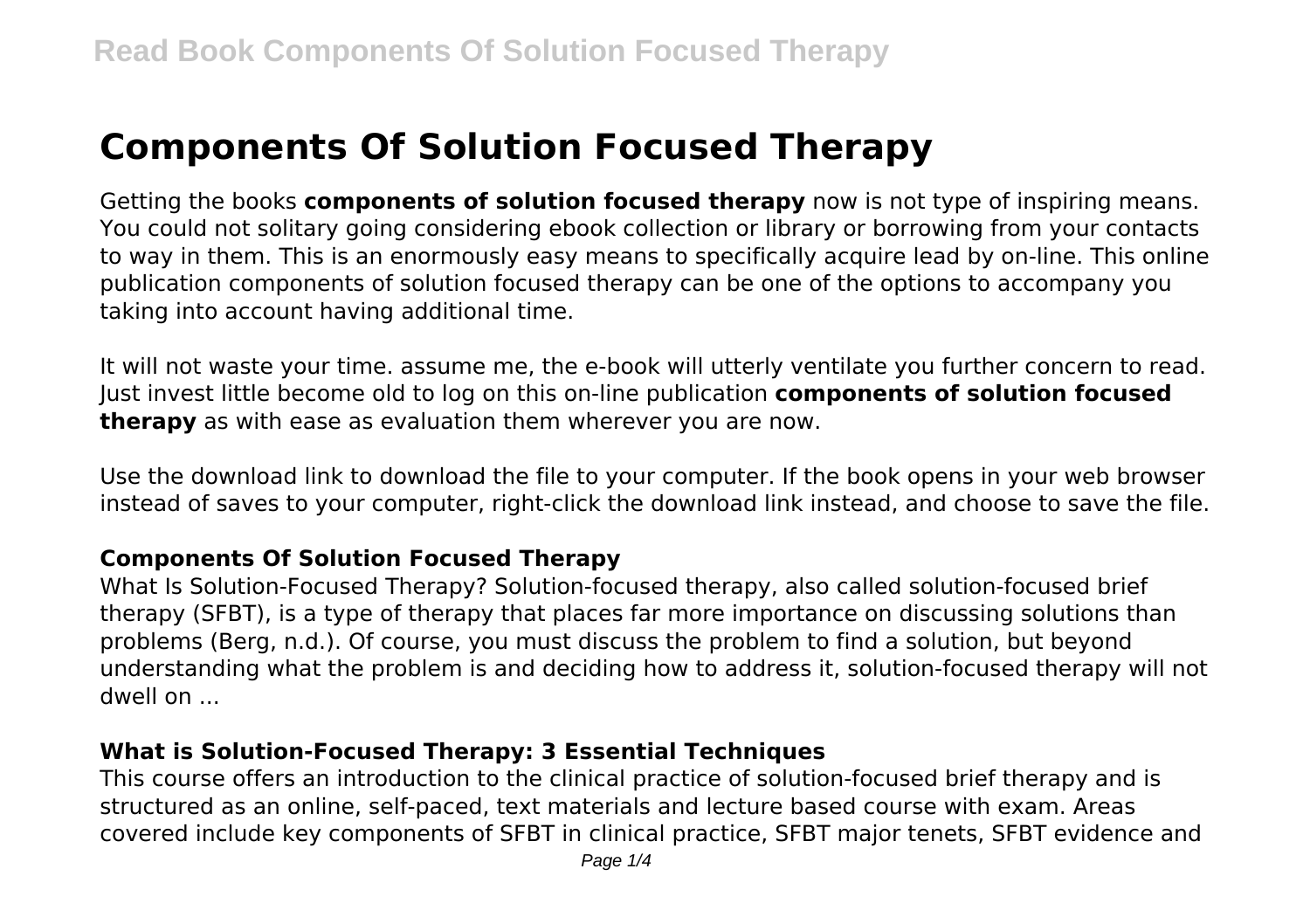research.

# **Solution-Focused Therapy Online Self-Paced Courses**

Solution-focused brief therapy is an approach to psychotherapy based on solution-building rather than problem-solving. ... fitness, reliability, loyalty, accepting discipline and self-discipline all turned out to be important components, even though Adam had been largely unaware of them until this interview. Another scale was then drawn in ...

#### **Solution-focused brief therapy | Advances in Psychiatric Treatment ...**

Solution Focused Therapy. According to de Shazer et al. (2007)[], SFT contains several defining elements, including patients as the expert of their situations, solution talk versus problem talk, focus on exceptions to the problem, and the belief that families are resilient and resourceful.SFT believes that conflict occurs for everyone and the key to adaptive functioning is how one falls into ...

#### **The Perfect Marriage: Solution-Focused Therapy and Motivational ...**

Solution Focused Therapy. Treatment Manual for Working with Individuals. 2 nd Version \*© ... There are three major components of thi s intervention. First, it is an assessment . device.

# **(PDF) Solution-Focused Brief Therapy Treatment Manual1**

Solution-Focused Brief Therapy is different in many ways from traditional approaches to treatment. It is a competency-based model, which minimizes emphasis on past failings and ... the components of motivational enhancement interviewing (Miller & Rollnick, 2002; Miller,

# **SFBT Treatment Manual - HSD**

Some main components of the approach are aspects of: ... An introduction to the theory and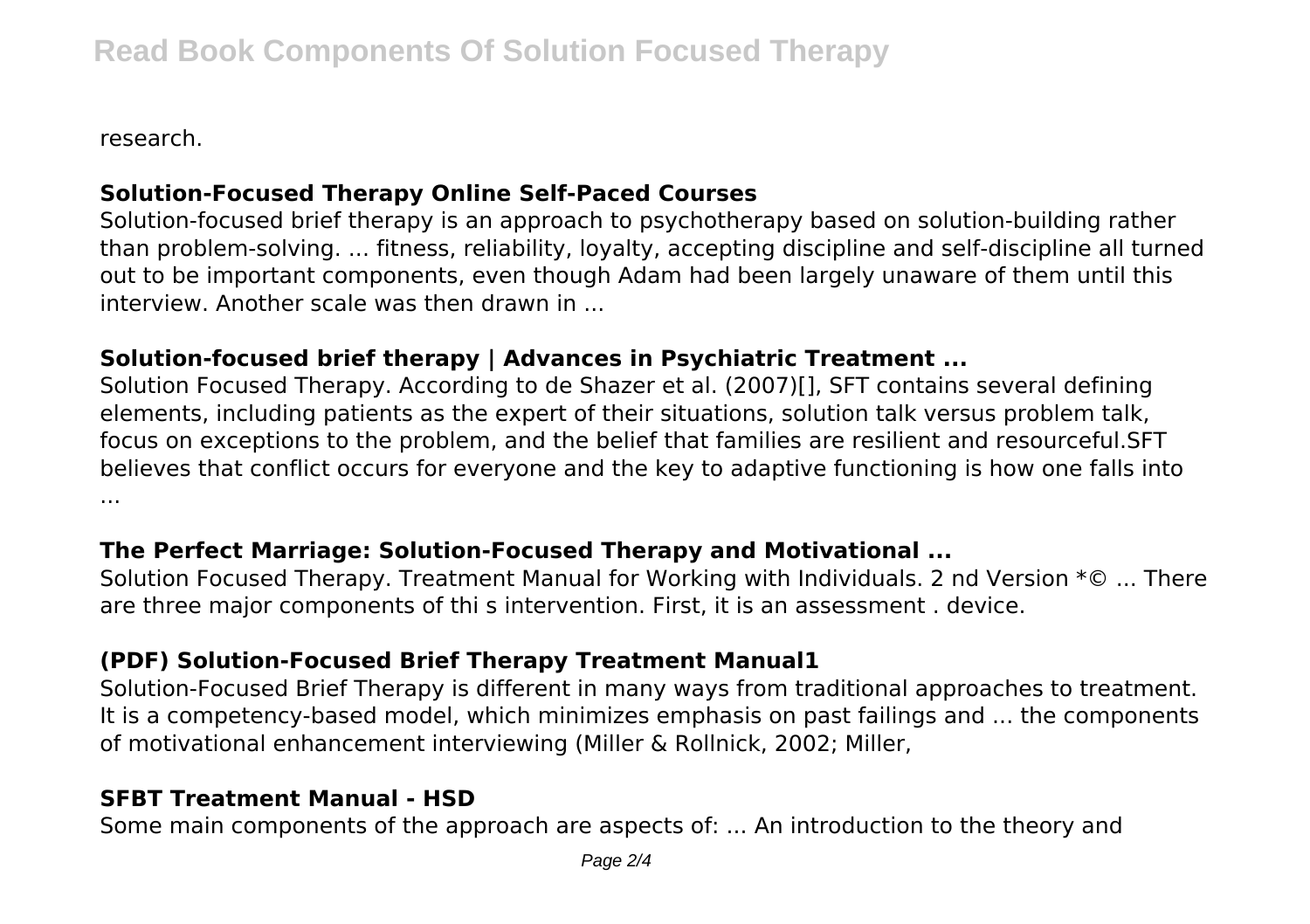practice of compassion focused therapy and compassionate mind training for shame based difficulties ...

#### **Compassion–Focused Therapy**

Trauma-focused cognitive behavioral therapy (TF-CBT) is an evidence-based treatment model designed to assist children, adolescents, ... Core components of TF-CBT include: ...

# **Trauma-Focused Cognitive Behavioral Therapy (TF-CBT)**

Self-compassion is extending compassion to one's self in instances of perceived inadequacy, failure, or general suffering. Kristin Neff has defined self-compassion as being composed of three main elements – self-kindness, common humanity, and mindfulness.. Self-kindness: Self-compassion entails being warm towards oneself when encountering pain and personal shortcomings, rather than ignoring ...

#### **Self-compassion - Wikipedia**

Laser Components - Competence in Components. Development, production and distribution of custom optical and optoelectronic components; More than 40 years of experience as manufacturer and distributor; More than 35,000 individual components, mostly custom developments; International focus; More than 40 leading suppliers under contract

# **LASER COMPONENTS USA**

VSee's "low code" APIs option offers a full suite of software tools and libraries so you can integrate with only the telehealth components you need to match your workflows. Choose from our full stack of frontend and backend modules for patient, provider, and admin functionalities – connect these telehealth point solutions plus hundreds ...